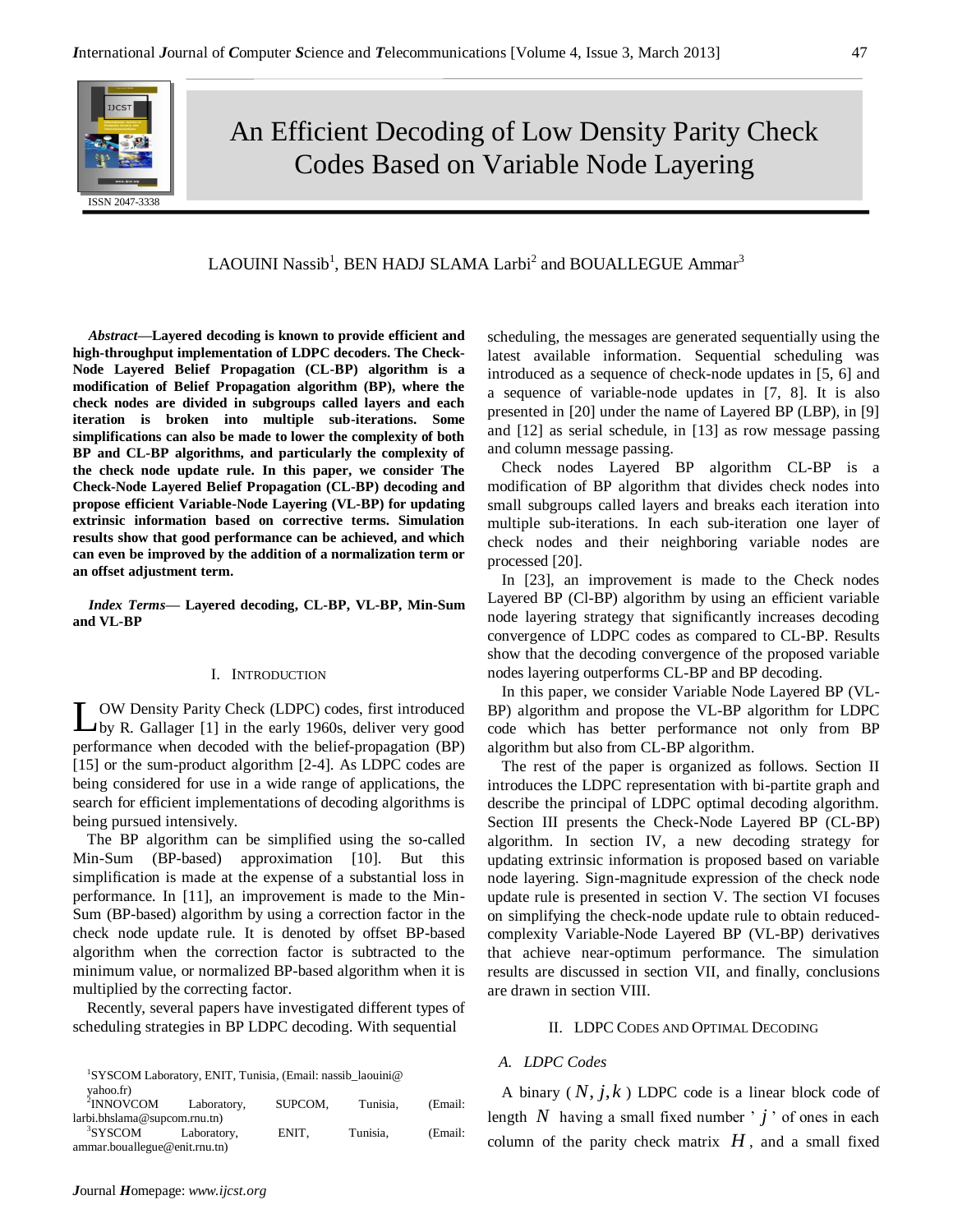number  $k'$  of ones in each rows of  $H$ . A sparse  $M \times N$ parity-check matrix *H* can be viewed as a Tanner graph.A Tanner graph is a bipartite graph where the elements of a first class can be connected to the elements of a second class. In a Tanner graph of an LDPC code, elements of the first class are *N* variable nodes denoted by  $v_n$  corresponding to the encoded symbols and the elements of the second class are *M* parity-check nodes denoted by  $c_m$  corresponding to the parity checks represented by the rows of the matrix  $H$ . A variable node  $v_n$  is connected to a check node  $c_m$  if and only if  $H(m, n)$  has a non-zero entry. The Tanner graph representation of LDPC codes is very useful since their decoding algorithms can be explained by the exchange of information along the edges of these graphs. The notations related to the Tanner graph and an important hypothesis will be hereafter detailed.

We take the same notation as it was done by Fossorier in [15], let  $M(n)$  denotes the set of check nodes connected to symbol node  $v_n$  (i.e. the positions of ones in the n<sup>th</sup> column of the parity-check matrix  $H$ ) and let  $N(m)$  denotes the set of symbol nodes that participate in the m *th* parity-check equation (i.e. the positions of ones in the m<sup>th</sup> row of  $H$ ). Furthermore,  $N(m) \nvert n$  represents the set  $N(m)$  excluding the n<sup>th</sup> symbol node and similarly,  $M(n)$  represents the set  $M(n)$  excluding the m<sup>th</sup> check node.

Let also  $\Phi_{n,k}$  the k<sup>th</sup> parity check constraint of M(n) with bit  $v_n$  excluded,  $k \in \{1,...,|M(n)|\}$ .

To calculate the decoding algorithms complexity, we can define  $|M(n)|$  and  $|N(m)|$  as follows:

 $\cdot | M(n) |$  is the number of parity-check equation by bit.

 $\cdot$   $|N(m)|$  is the weight of the parity-check equation, i.e. the number of terms implied in the parity-check equation.

In order to have independant equations, we consider the *cycle free* hypothesis. A graph is *cycle free* if it contains no path which begins and ends at the same check node without going backward.

#### *B. Optimal Decoding*

The aim is to find the codeword  $\hat{v} = (\hat{v}_1, \dots, \hat{v}_N)$  which is the most probable to have been sent over the channel, based on the received word  $y = (y_1, \dots, y_N)$ , and on the knowledge of the code [16]. Using Bayes rule, the posterior probabilities for binary block codes are expressed by these formulas:

$$
P(v_n = 0 \setminus y) = \frac{P(y \setminus v_n = 0) P(v_n = 0)}{P(y)}
$$

$$
P(v_n = 1 \setminus y) = \frac{P(y \setminus v_n = 1) P(v_n = 1)}{P(y)}
$$

The decision on binary symbols is defined as follows:

$$
\hat{v}_n = \begin{cases}\n0 & \text{if } P(v_n = 0 \setminus y) > P(v_n = 1 \setminus y) \\
1 & \text{else}\n\end{cases}
$$

The received word  $y = (y_1, \dots, y_N)$  can be split into two sets :  $y_n$  and  $y_{n' \neq n}$  [17]. Under the hypothesis of a free Inter Symbol Interference channel,  $y_n$  depends only on  $v_n$ , and is independent of  $y_{n' \neq n}$ . So the posterior probabilities are expressed by the following equation :

$$
P(v_n \setminus y) = P(v_n \setminus y_n, y_{n' \neq n}) = P(y_n \setminus v_n) \times \frac{P(v_n \setminus y_{n' \neq n})}{P(y_n \setminus y_{n' \neq n})}
$$
(4)

Using equations (1) and (2), the estimated symbol can be defined as follows :

$$
\hat{v}_n = 0 \Longrightarrow \frac{P(\hat{v}_n = 0 \setminus y)}{P(\hat{v}_n = 1 \setminus y)} > 1 \Longrightarrow log(\frac{P(\hat{v}_n = 0 \setminus y)}{P(\hat{v}_n = 1 \setminus y)}) > 0 \quad (5)
$$

$$
\hat{v}_n = 1 \Longrightarrow \frac{P(\hat{v}_n = 0 \setminus y)}{P(\hat{v}_n = 1 \setminus y)} < 1 \Longrightarrow \log(\frac{P(\hat{v}_n = 0 \setminus y)}{P(\hat{v}_n = 1 \setminus y)}) < 0 \tag{6}
$$

When we use the log-likelihood ratio  $T_n$  (LLR) of  $v_n$ , defined by :

$$
T_n = log(\frac{P(v_n = 0 \mid y)}{P(v_n = 1 \mid y)})
$$
\n(7)

For each received bit  $v_n$ ;  $n = 1, 2, ..., N$ , in an N-bit block, a decoder uses its log-likelihood ratio  $T<sub>n</sub>$  which can be expressed by:

$$
T_n = I_n + E_n \tag{8}
$$

•  $T_n$  is the overall information of the bit  $v_n$ .

• 
$$
I_n = \log(\frac{P(y_n \mid v_n = 0)}{P(y_n \mid v_n = 1)})
$$
 is the intrinsic

information. It is related to the received value  $y_n$  and to the channel parameters.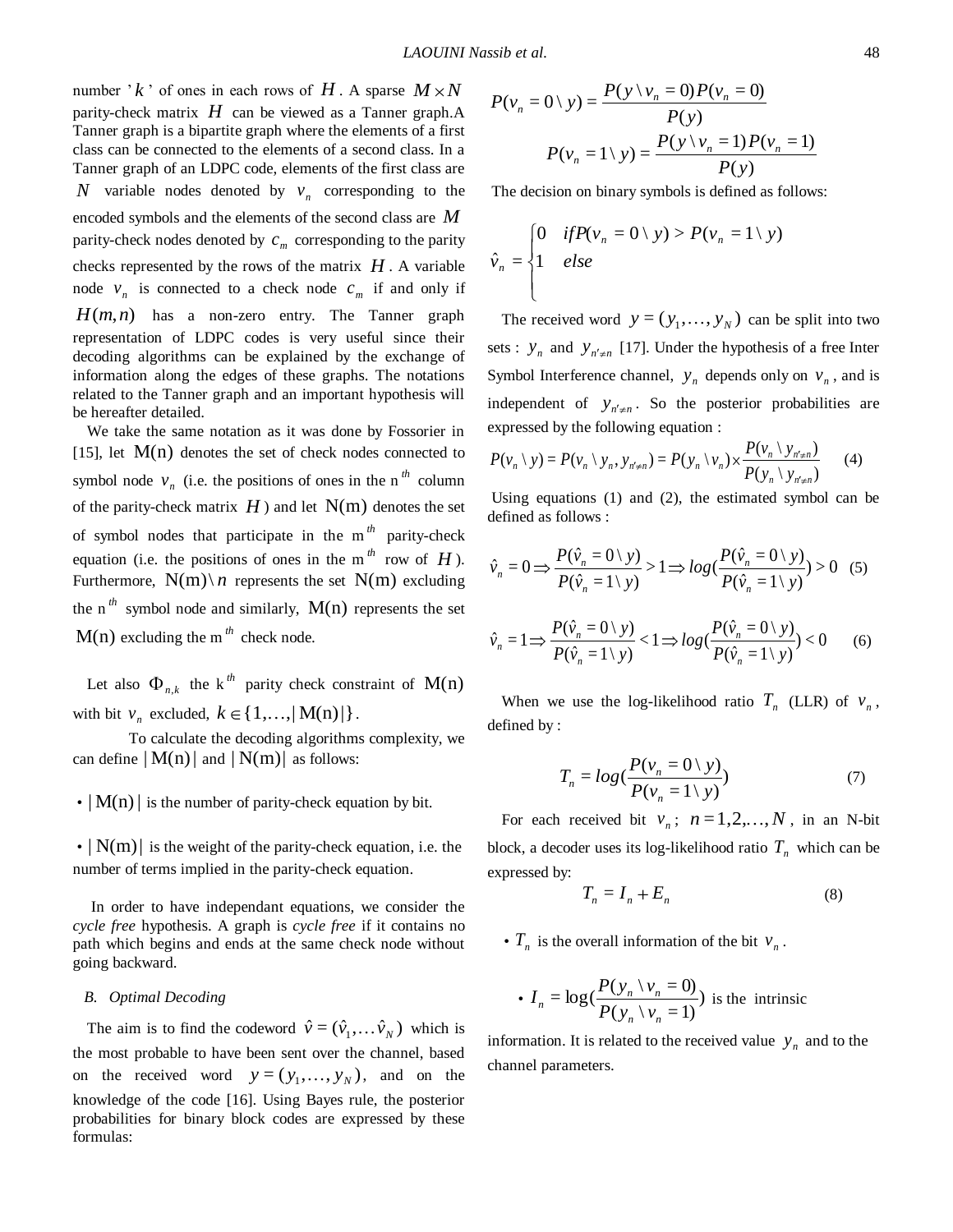• 
$$
E_n = \log \frac{P(v_n = 0 \setminus y_{n' \neq n})}{P(v_n = 1 \setminus y_{n' \neq n})}
$$
 is the  $v_n$  extrinsic

information. It is the information improvement gained by considering the fact that the coded symbols respect the parity check constraints.

$$
P(\mathbf{v}_n = 1 \setminus \mathbf{y}_{n' \neq n}) = P(\phi_{n,1} = 1, \ldots, \phi_{n,|\mathbf{M}(n)|} = 1 \setminus \mathbf{y}_{n' \neq n}) \quad (9)
$$

Under the assumption of cycle free hypothesis, parity check constraints equations  $\phi_{n,k}$  are in disjointed trees so the events  $h_{n,k} = 1$  for  $k \in \{1,...,|M(n)|\}$  are conditionally independent given  $y_{n' \neq n}$  [17]. As seen on Appendix A, the extrinsic information of bit  $v_n$  yield:

$$
E_n = \sum_{k=1}^{|M(n)|} E_{n,k}
$$
 (10)

So the extrinsic information  $E_n$  is the information given by each of the parity-check constraints  $\in M(n)$  on the bit  $v_n$ . Let  $v_{n,k,l}$  be the first bit implied in the parity check equation  $\Phi_{n,k}$  of degree  $|\Phi_{n,k}|$ . Then, applying equation (8) to the parity check  $\Phi_{n,k}$  yields to:

$$
E_{n,k} = 2 \tanh^{-1} \prod_{l=1}^{| \Phi n,k |} \tanh(\frac{1}{2} \ln \frac{P(v_{n,k,l} = 0 \setminus y_{n' \neq n})}{P(v_{n,k,l} = 1 \setminus y_{n' \neq n})})
$$
(11)

Hence, the total information of the bit  $v_n$  is completely expressed by:

$$
T_n = I_n + \sum_{k=1}^{|M(n)|} E_{n,k}
$$
 (12)

#### III. CHECK NODE LAYERED BP ALGORITHM (CL-BP)

LDPC decoding is based on iterative algorithms. An iteration of Belief Propagation (BP) algorithm consists of a round of message passing from each variable node to all adjacent check nodes following by another round of message passing from each check node to its adjacent variable nodes [18].

Check Node Layered BP (CL-BP) decoding is a modification of the Belief Propagation (BP) algorithm. It divides the Tanner graph of an LDPC code into smaller subgraphs, called layers, such that each subgraph consists of a set of check nodes and all their neighboring variable nodes. Each check node appears in exactly one layer, while variable nodes can appear in multiple layers. In each sub-iteration the check node and variable node updates are calculated in one layer [21].

The decoding then progresses sequentially through layers by performing message updates sub-iteration by sub-iteration.

A parity check test over the entire codeword is performed at the end of each sub-iteration. Decoding performance is achieved through repeated iterations of tow messages transmitted from nodes to nodes:  $T_{(n,m)}$  and  $E_{(n,m)}$ .  $T_{(n,m)}$ denotes the information which is sent by a variable node  $v_n$ to its connected check node  $c_m$  and  $E_{(n,m)}$  denotes the information which is sent by a check node  $c_m$  to its connected variable node  $v_n$  [18].



Fig. 1: A parity-check matrix and the corresponding bipartite graph.  $\eta_1$  and  $\eta_2$ are check node layers

#### IV. PROPOSED LAYERING

On this proposed layering strategy, we consider for the first layer a set of variable nodes that has a low value of the intrinsic information  $I_n$  of the bit  $v_n$ . Each variable node appears in exactly one layer, while check nodes can appear in multiple layers. In each sub-iteration the check node and variable node updates are calculated in one layer. The decoding then progresses sequentially through layers by performing message updates sub-iteration by sub-iteration.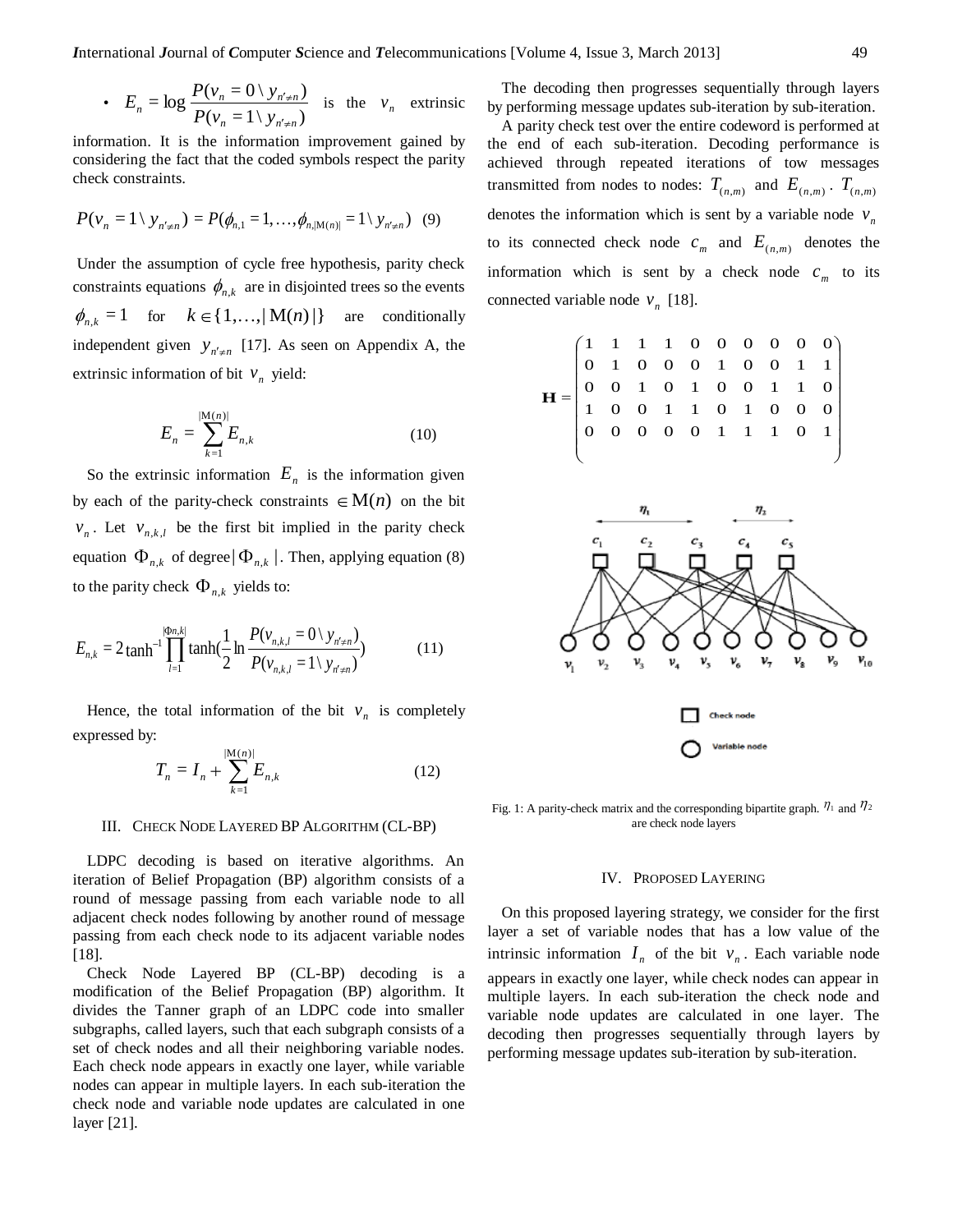

Fig. 2: Two layers ( $\eta_1$  and  $\eta_2$ ) of the Tanner graph in Fig. 1 and their corresponding subgraphs

Let  $v = \{v_1, v_2, ..., v_N\}$  denotes the set of all variable nodes and let  $c = \{c_1, c_2, ..., c_M\}$  denotes the set of all check nodes. More specifically, for an LDPC code defined by an  $(M \times N)$  parity-check matrix, the Variable Nodes Layered BP (VL-BP) algorithm is defined as follows:

### • Initialization:

a) For each variable node  $v_n \in V$  calculate the intrinsic information  $I_n$ .

b) Sort the variable nodes  $v_n \in V$  according to the absolute values of the intrinsic information  $I_n$  in the ascending order.

c) Group the variable nodes into  $K \geq 0$  subgroups S for  $\eta = 1, \ldots, K$  such that for all  $i \neq j$ ,  $S_i \cap S_j = \emptyset$ .

d) For the first layer  $\eta$ , consider the subset of variable nodes that has a low values of  $I_n$ .

 e) All check node messages are initialized to 0  $E_{(n,m)}^{(0,\eta)} = 0$  for variable node  $v_n \in S_\eta$ ,  $\eta = 1,...,K$  and  $c_m \in M(n)$ . As seen in section 2,  $M(n)$  denotes the set of check nodes connected to symbol node  $v_n$ .

f)  $\eta = 1$  and  $l = 1$ 

• Iterative Processing:

- Variable node update rule: For each variable node  $v_n \in S_n$  calculate the variable node updated message to its adjacent check nodes  $c_m \in M_n$ .

$$
T_n = T_n + \sum_{m' \in M(n)} E_{n,m'}^{(l,\eta)} - E_{n,m'}^{(l-1,\eta)}
$$

 - Check node update rule: For each check node  $c_m \in M_n$ , compute the updated message to its adjacent variable nodes  $v_n \in S$ 

$$
E_{n,m}^{(1,\eta)} = 2 \tanh^{-1}(\prod_{n' \in N(m)\setminus n} \tanh(\frac{T_{n'} - E_{(n',m)}^{(1-1,\eta)}}{2})
$$

- Decision rule:

$$
\begin{cases} \hat{v}_n = 0 & \text{if } T_n > 0 \\ \hat{v}_n = 1 & \text{if } T_n < 0 \end{cases}
$$

- Generate  $\hat{v} = (\hat{v}_1, ..., \hat{v}_N)$  and do the following:

\* If  $H\hat{v}^T = 0$  then the decoding algorithm halts, and  $\hat{v}$  is considered as a valid decoding result.

\*  $\eta = \eta + 1$ , if  $\eta \leq K$  then repeat the algorithm from variable node update of sub-layer  $\eta$ .

\* else  $l = l + 1$ . A failure is declared if some maximum number of iteration stages occurs without a valid decoding.

 \* Otherwise, the algorithm repeats from variable node update.

## V. SIGN-MAGNITUDE CHECK NODE UPDATE RULE FOR VL-BP

As seen in section (4), the check node update rule is expressed by:

$$
E_{n,m}^{(l,\eta)} = 2 \tanh^{-1} \left( \prod_{n' \in N(m)\backslash n} \tanh\left(\frac{T_{n'} - E_{(n',m)}^{(l-1,\eta)}}{2}\right) \right) \tag{13}
$$

This equation can be separated into the sign and the magnitude, as derived hereafter. We have then from (13) :

$$
\tanh \frac{E_{n,m'}^{(l,\eta)}}{2} = \prod_{n' \in N(m)\setminus n} \tanh(\frac{T_{n'} - E_{n',m}^{(l-1,\eta)}}{2})
$$
(14)  
Replacing 
$$
[T_{n'} - E_{n',m}^{(l-1,\eta)}]
$$

Replacing

by

$$
[sgn(T_{n'} - E_{n',m}^{(l-1,\eta)}) \times | T_{n'} - E_{n',m}^{(l-1,\eta)} | ] \text{ in (14) yields:}
$$

$$
sgn(E_{n,m'}^{(l,\eta)}) = \prod_{m'} sgn(T_{n'} - E_{n',m'}^{(l-1,\eta)}) \qquad (15)
$$

 $(m)$ 

 $n \in N(m) \setminus n$ 

,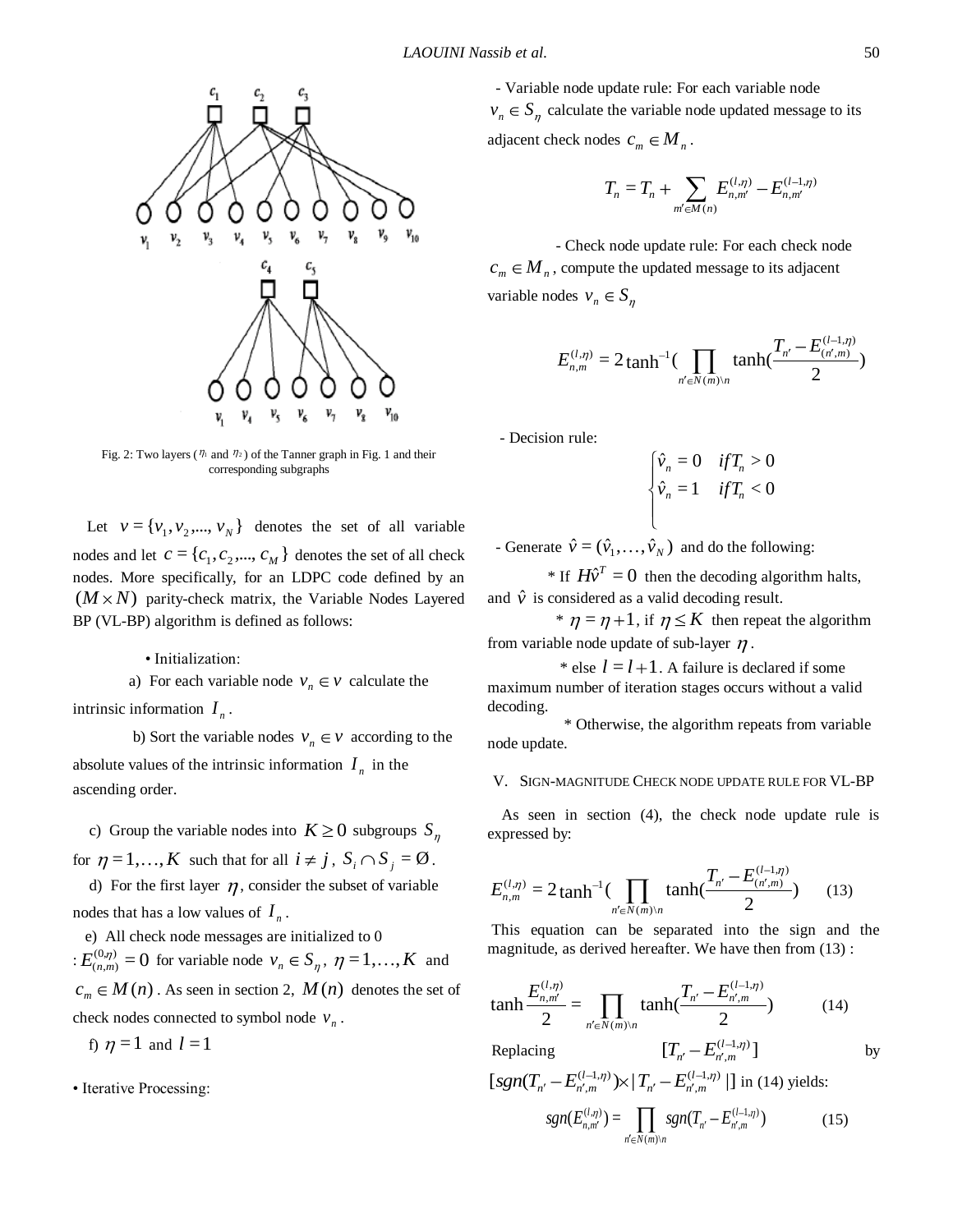$$
\tanh\left|\frac{E_{n,m'}^{(l,\eta)}}{2}\right| = \prod_{n' \in N(m)|n} \tanh\left|\frac{T_{n'} - E_{n',m}^{(l-1,\eta)}}{2}\right|
$$
(16)

Let  $f(x)$  be defined by:

$$
f(x) = -\ln(\tanh(\frac{x}{2})) = \ln\frac{e^x + 1}{e^x - 1}
$$
 (17)

Then, taking the logarithm of the inverse of both side of (16) yields:

$$
-\ln(\tanh\frac{|E_{n,m'}^{(l,\eta)}|}{2}) = -\ln(\prod_{n'\in N(m)\setminus n}\tanh\frac{|T_{n'}-E_{n',m}^{(l-1,\eta)}|}{2})\tag{18}
$$

$$
f(E_{n,m'}^{(l,\eta)}) = -\sum_{n' \in N(m)\backslash n} \ln(\tanh\frac{|T_{n'} - E_{n',m}^{(l-1,\eta)}|}{2})
$$

$$
= \sum_{n' \in N(m)\backslash n} f(|T_{n'} - E_{n',m}^{(l-1,\eta)}|) \qquad (19)
$$

Using the propriety  $f(f(x)) = x$ , the magnitude of the extrinsic information can be expressed as follows:

$$
|E_{n,m}^{(l,\eta)}| = f\left(\sum_{n' \in N(m)\backslash n} f(|T_{n'} - E_{n',m}^{(l-1,\eta)}|)\right) (20)
$$

So the check node update rule of VL-BP algorithm can be written with separate sign and magnitude, yielding the following equation:

$$
E_{n,m}^{(l,\eta)} = \prod_{n' \in N(m)\backslash n} sign(T_{n'} - E_{n',m}^{(l-1,\eta)})
$$
  
 
$$
\times f(\sum_{n' \in N(m)\backslash n} f(|T_{n'} - E_{n',m}^{(l-1,\eta)}|))
$$
 (21)

## VI. APPROXIMATED GENERAL REPRESENTATIONS OF THE VARIABLE NODE LAYERING BELIEF PROPAGATION ALGORITHM

This section focuses on simplifying the check-node update rules to obtain reduced-complexity VL-BP derivatives that achieve near-optimum performance.

#### *A. VL-BP Based Decoding*

There is an important simplification for the BP algorithm in the literature [10] : the BP-based algorithm. The same approximation can also be made for the proposed VL-BP algorithm since the check node update is replaced by a selection of the minimum input value. The check node update rule of VL-BP algorithm can be expressed by the following equation :

$$
E_{n,m}^{(l,\eta)} = \prod_{n' \in N(m)\backslash n} sgn(T_{n'} - E_{n',m}^{(l-1,\eta)})
$$

$$
\times \min_{n' \in N(m)\backslash n} |T_{n'} - E_{n',m}^{(l-1,\eta)}|
$$
 (22)

#### *B. Offset VL-BP Based Decoding*

We propose, similarly to [11], another approximation for the VL-BP Based algorithm by using a correction factor in the check node update rule. We denote by offset VL-BP-based algorithm when the correction factor is subtracted to the minimum value. The check node update rule for the offset VL-BP-based algorithm is expressed by the following equation:

$$
E_{n,m}^{(l,\eta)} \leftarrow \text{sgn}(E_{n,m}^{(l,\eta)}) \text{max}(|E_{(n,m)}^{(l,\eta)}| - \beta, 0), \beta > 0 \quad (23)
$$

### *C. Normalized VL-BP Based Decoding*

On this section, we propose a modified VL-BP based algorithm based on normalization term. We denote by normalized VL-BP-based algorithm when the check node update is multiplied by the correcting factor. Equation (22) yields to:

$$
E_{n,m}^{(l,\eta)} \leftarrow \frac{E_{n,m}^{(l,\eta)}}{\alpha}, \alpha > 1 \qquad (24)
$$

#### VII. SIMULATION RESULTS

#### *A. Simulation conditions*

In this section, we compare Bit Error Rate (BER) performance of BP algorithm, Check-Node Layered BP (CL-BP) algorithm, and Variable-Node Layering and their reduced-complexity derivatives. For all the simulations, there is no encoding program so the decoder generates noisy samples from the all-zero codeword. The received bit are decided by comparing the total information to zero.

Let  $N_0$  denotes the one sided noise power spectrum density and  $E_b$  denotes the average energy per information bit.

All the simulations are specified with:

- The maximum number of iterations  $iter_{max}$ . The syndrome is computed at each iteration. If the syndrome is equal to zero, the iterations are stopped.
- The maximum number of errors (bit or word) to be reached before increasing the *dB b N E* 0 value.
- The maximum number of words that are to be generated for each  $\frac{E_b}{\sqrt{2}}$ .

$$
\begin{array}{c}\nN_{0,dB}\n\end{array}
$$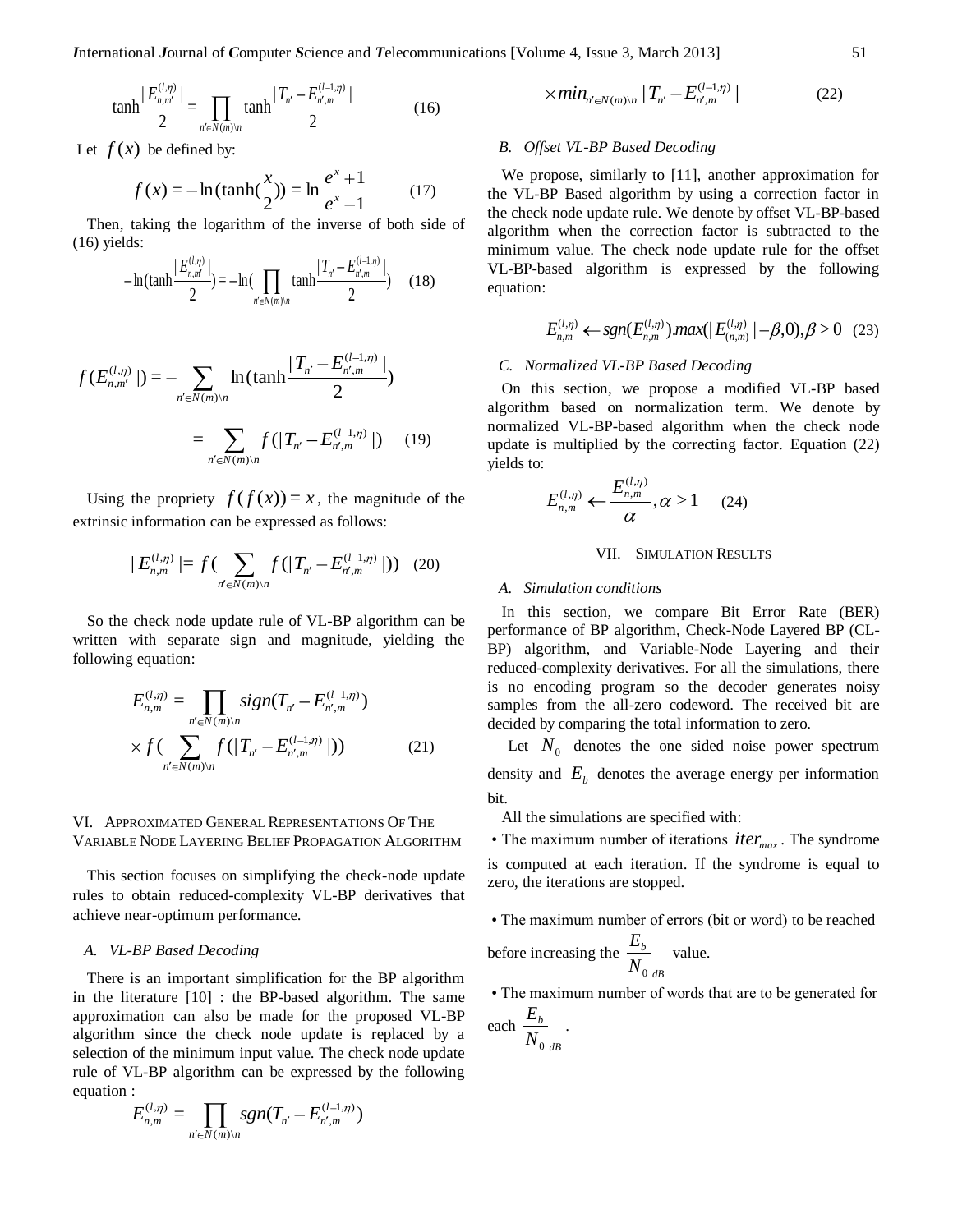

Fig. 3: Comparison between BP, CL-BP VL-BP algorithms and their derivatives (VL-BP based , offset VL-BP based, Normalized VL-BP based) for LDPC code

 $C_1$  as a function of the  $E_b$  for itermax=2. The BER obtained with the CL-BP *N*<sup>0</sup>

algorithm and VL-BP algorithm is computed by considering tow layers of check nodes and variable nodes, respectively.



Fig.4: Comparison between BP, CL-BP VL-BP algorithms and their derivatives (VL-BP based , offset VL-BP based, Normalized VL-BP based) for LDPC code  $C_2$  as a function of the  $E_b$  for itermax=2. The BER obtained with the CL-BP  $N<sub>0</sub>$ 

algorithm and VL-BP algorithm is computed by considering tow layers of check nodes and variable nodes, respectively.

All the simulations ends when 200 erroneous codewords are detected. A bit is said to be wrong if the intrinsic information  $I_n$  is negative, and it is said to be right if it is positive.

## *B. Codes used for simulations*

For all the simulations, we design tow LDPC codes of rate 0.5 taken from the MacKays online database.

The code  $C_1$  is a regular (5,10)-LDPC code of length  $N = 1008$ . The code  $C_2$  is a regular (3,6)-LDPC code of length  $N = 96$ .

#### *C. Codes Algorithm Comparison*

The result of the check node update equation, which is over-estimated for the BP-based algorithm, is then closer to the result obtained with the BP algorithm. Some LLR computed with different algorithms on the same channel input are given in table 1, where the input are listed in the ascending order for the code  $C_2$ . We can observe that all the approximations of the VL-BP algorithm are over-evaluated. Of course, when increases, the approximation is improved.



Fig .5: Comparison between BP, CL-BP VL-BP algorithms and their derivatives (VL-BP based , offset VL-BP based, Normalized VL-BP based) for LDPC code *Eb*

 $C_2$  as a function of the number of iterations for a fixed  $N_0$  of 1.5 dB.

A comparison between the BP algorithm , the layered BP and the proposed layered BP algorithm for LDPC codes  $C_1$ and  $C_2$  as a function of the  $N^{\text{}}_{0}$  $\frac{E_b}{\sqrt{2\pi}}$  is depicted on figures  $(1), (2), (3), (4), (5), (6)$  and  $(7)$ . Many conclusions can be made for this comparison:

• The performance for all the cases is increasing with the length of code. And the differences between BP, CL-BP VL-BP and their derivatives (VL-BP based, offset VL-BP based, Normalized VL-BP based) is also increasing.

• VL-BP improves the decoding convergence compared to the BP and CL-BP algorithms.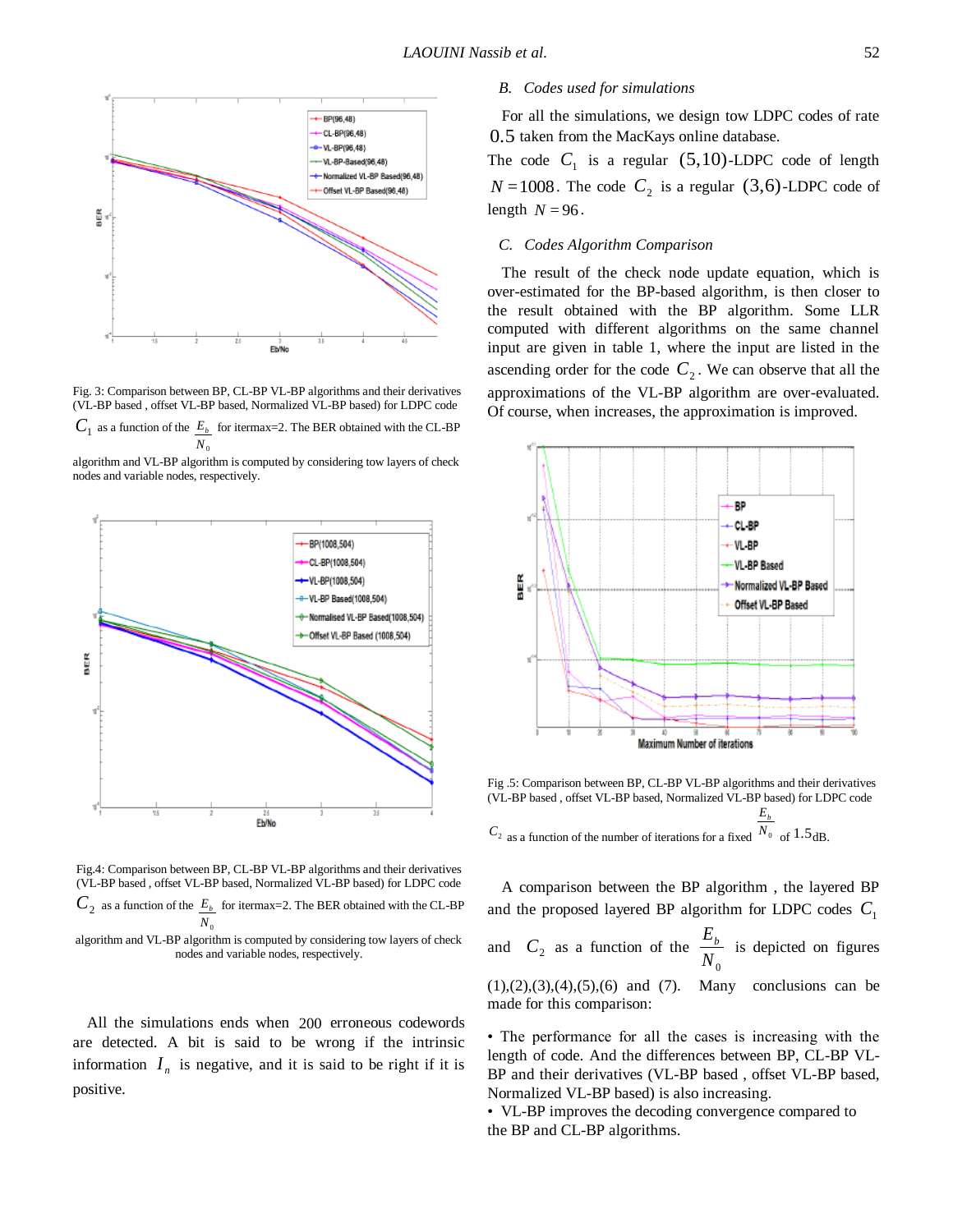

Fig.6: Comparison between BP, CL-BP VL-BP algorithms and their derivatives (VL-BP based , offset VL-BP based, Normalized VL-BP based) for LDPC code

*E<sup>b</sup>*

 $C_2$  as a function of the number of iterations for a fixed  $\sqrt{N_0}$ of  $2.5_{dB}$ .



Fig.7: Comparison between BP, CL-BP VL-BP algorithms and their derivatives (VL-BP based , offset VL-BP based, Normalized VL-BP based) for LDPC code

*E<sup>b</sup>*

 $C_2$  as a function of the number of iterations for a fixed  $\sqrt[N]{\ }$  of 3.5dB.

• the VL-BP based algorithm reduces the complexity of decoding but there is a degradation compared to the VL-BP algorithm.

• The performance of the VL-BP Based algorithm is improved by the addition of a correction factor in the check node update rule.The performance of offset VL-BP Based algorithm is very closed to the performance of the VL-BP algorithm.

We conclude that the variable nodes layering strategy VL-BP based on least a priori information layering can outperform both the BP and the CL-BP algorithms on terms of BER. This is explained by a faster convergence, when the number of iterations increases.

The complexity of the check node update is reduced at the expense of no significant performance loss. Moreover, the addition of an offset or a normalized factor increases the convergence speed of the VL-BP Based algorithm: for a given number of iterations, it can outperform the BP algorithm.

#### VIII. CONCLUSION

This paper discusses a solution to accelerate convergence of LDPC decoding algorithm. We propose an efficient simplification of Belief propagation algorithm, for updating extrinsic information that finds good variable node layering under the Layered Belief Propagation decoding. can also be made to lower the complexity of the BP algorithm, and particularly the complexity of the check node update rule. A trade-off is then to be decided between the simplifications of the algorithm, and the loss of performance. Simulation results show that good performance can be achieved and improved by the addition of a correction factor.

## APPENDIX A: PROOF OF THE EXPRESSION OF THE EXTRINSIC INFORMATION

Assuming cycle free hypothesis and combining equations (8), (9) and (10), the extrinsic information of bit  $v_n$  can be expressed as follow:

$$
E_n = \ln \frac{P(v_n = 0 \setminus y_{n' \neq n})}{P(v_n = 1 \setminus y_{n' \neq n})} = \ln \frac{\prod_{k=1}^{|M(n)|} P(\Phi_{n,k} = 0 \setminus y_{n' \neq n})}{\prod_{k=1}^{|M(n)|} P(\Phi_{n,k} = 1 \setminus y_{n' \neq n})}
$$

$$
= \sum_{k=1}^{|M(n)|} \ln \frac{P(\Phi_{n,k} = 0 \setminus y_{n' \neq n})}{P(\Phi_{n,k} = 0 \setminus y_{n' \neq n})} = \sum_{k=1}^{|M(n)|} E_{n,k}
$$

# **REFERENCES**

 $P(\Phi_{n,k} = 1 \mid y)$ 

 $(\Phi_{n,k} = 1 \setminus y_{n' \neq n})$ 

*k*

 $=1$ 

 $n, k - 1 \backslash y_{n' \neq n}$ , k

 $k = 1 \vee y_{n' \neq n}$   $k = 1$ 

*n k*

,

- [1] R.G. Gallager. Low-Density Parity-Check Codes. MIT Press, 1963.
- [2] David MacKay Good Error Correcting Codes based on Very Sparse Matrices - IEEE Transactions on Information Theory, Vol. 45, pp 399 à 431, Mars 1999.
- [3] Sorokine Vladislav, Kschischang Franck R. et Pasupathy Subbarayan - Gallager Codes for CDMA Applications - Part I : Generalizations Constructions and Performance Bounds - IEEE Transactions on Communications, Vol. 48, n° 10, pp 1660 à 1668, Octobre 2000.
- [4] Michael G. Luby, Michael Mitzenmacher, M. Amin Shokrollahi et Daniel A. Spielman - Improved low density Parity check codes using irregular graphs and belief propagation - Technical Report TR-97-044, Digital Equipment Corporation System Research Center, Berkeley, CA, 1997.